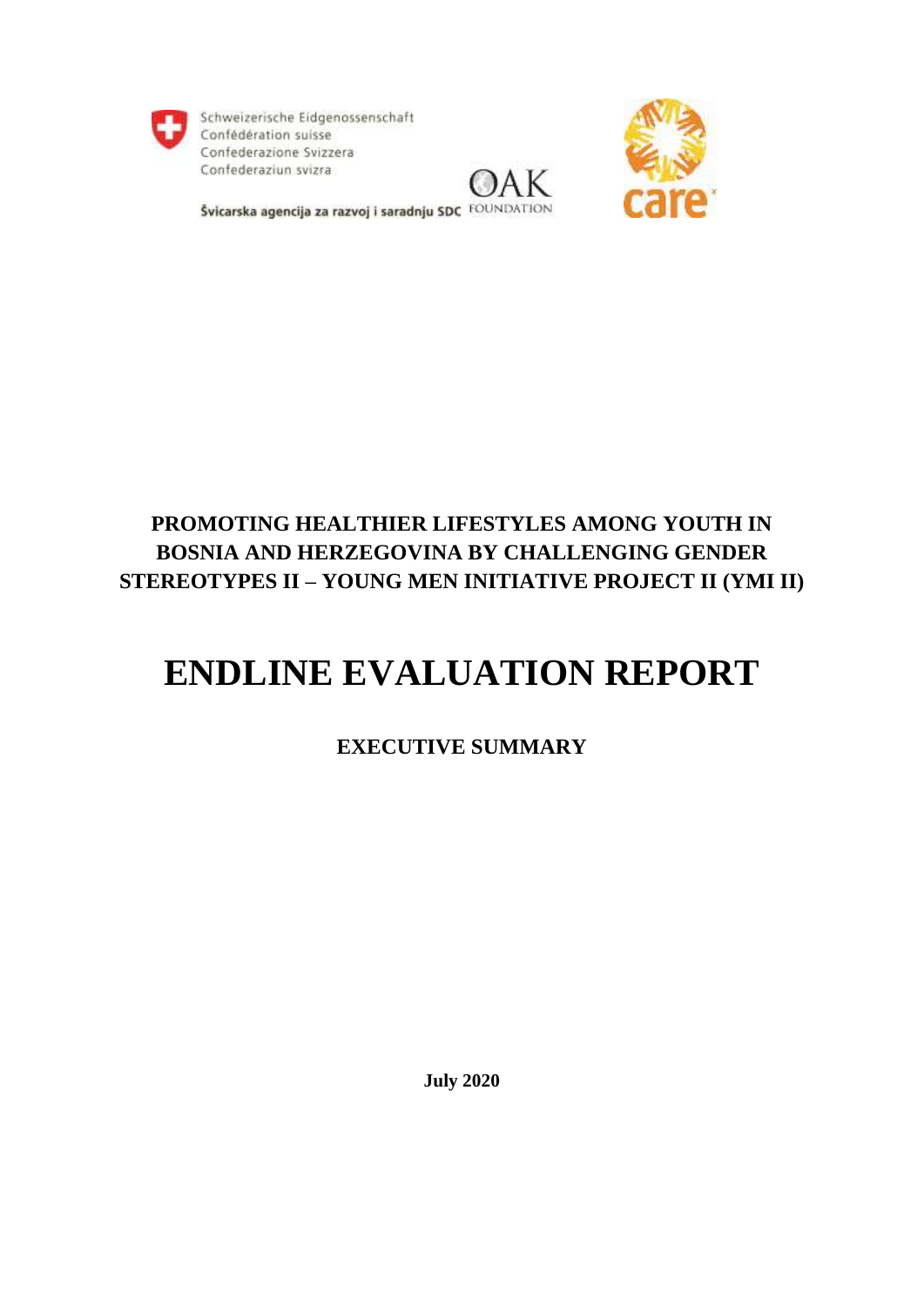#### **Introduction**

Young Men Initiative – Promoting Healthier Lifestyles among Youth in Bosnia and Herzegovina by Challenging Gender Stereotypes II or Young Men Initiative II (YMI II) project builds upon CARE´s comprehensive and programmatic effort to fight interpersonal and gender-based violence (GBV) as well as to improve gender equality in Bosnia and Herzegovina and address preventative issues related to youth extremism and violence. The project's overall goal was to increase the uptake of healthy, nonviolent and gender-equitable lifestyles among young men and women in Bosnia and Herzegovina.

The endline survey is carried out to contribute to a comprehensive understanding of the overall project progress focusing on changes in knowledge, attitudes and behaviors related to gender-based violence, gender equality, healthy lifestyles among young men and young women from Bosnia and Herzegovina who were participating in the 'Program Y' in target schools in the period from 2018-2020. It assessed whether there were differences in attitudes, knowledge and behavior of young men and women before and after the completion of the project activities in high schools. The endline survey examined the effects of project activities on the following spheres: views regarding gender relations; health of young men and women, including mental health and the use of psychoactive substances; knowledge about sexual and reproductive health; experience of youngsters with suffered and perpetrated violence.

The project is organized and supported by CARE International, the Swiss Agency for Development and Cooperation (SDC) and the Oak Foundation. It was implemented with the cooperation of local youth and non-governmental organizations: Association "XY" (Sarajevo), Perpetuum mobile – Institute for Youth and Community Development (Banja Luka), NGO "Youth Power" (Mostar) and youth NGOs: Forum Theatre (East Sarajevo), New Vision, (Novi Travnik), Otaharin (Bijeljina), Zemlja djece u BiH (Tuzla), Proni (Brčko), Youth Club "Pod istim suncem" (Jablanica).

#### **Method**

Methods included self-administered quantitative surveys completed by respondents before and after the intervention program. The survey was conducted in several phases. In 2018, the first phase of the survey was conducted – baseline survey. Respondents were filling-in the questionnaires (pen-paper method). In the second phase, most of the young men and women took part in the educational (intervention) program - Program Y, which included group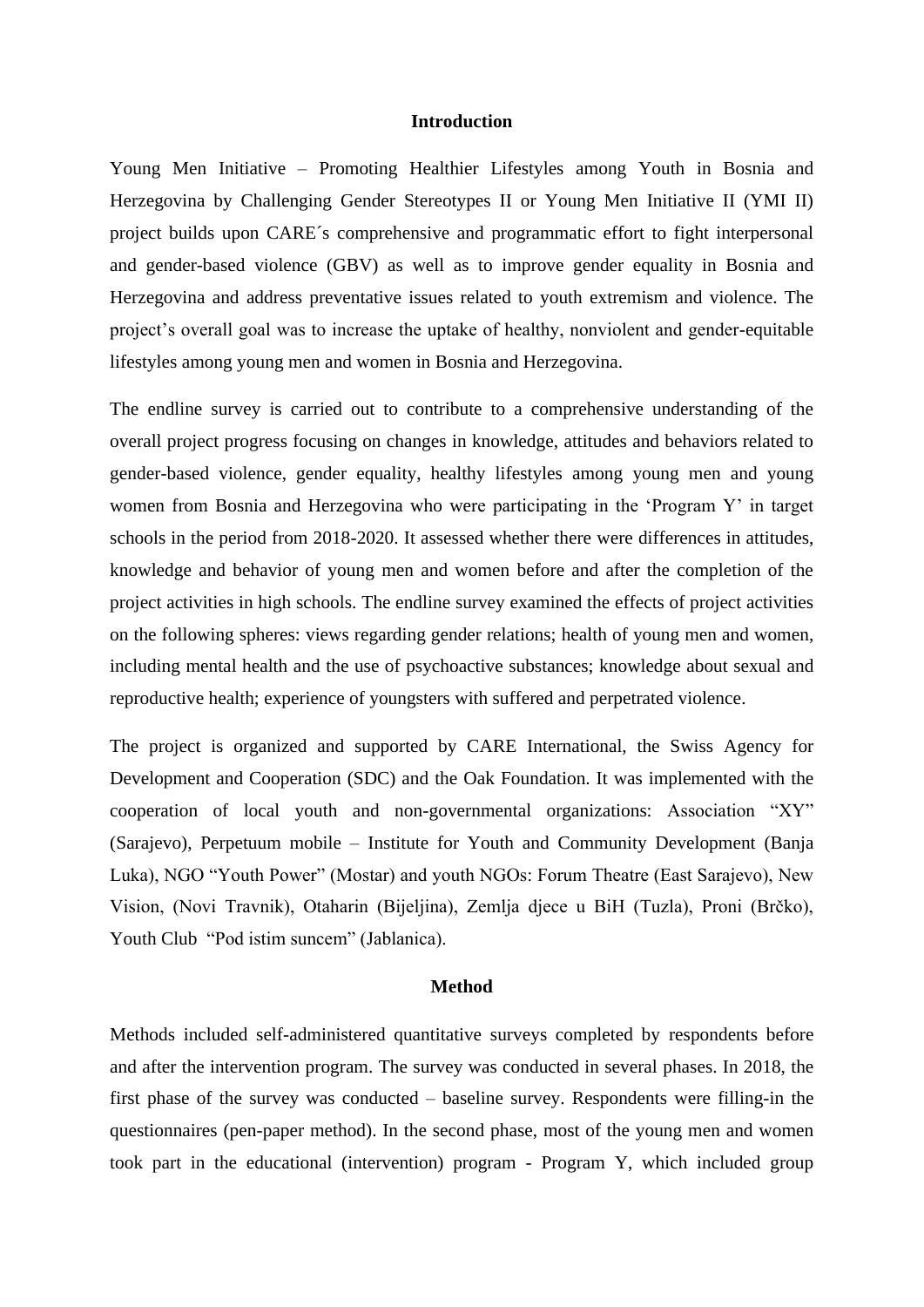experiential workshops and campaign activities organized by 'Be a Man Clubs'. In the third phase, in May 2020, final endline survey was conducted. The endline survey was conducted as an online survey due to the epidemiology crises caused by the COVID-19 pandemic.

The survey respondents were young men and young women, aged 15-18 years, from nine cities in Bosnia and Herzegovina. The cities were: Sarajevo, Banja Luka, Mostar, Bijeljina, Brčko, East Sarajevo, Jablanica, Novi Travnik, and Tuzla. A total of 1816 respondents took part in the baseline survey (1005 young men and 811 young women). In the endline survey, 1216 participants (590 young men and 626 young women), from all project target schools where intervention was implemented, filled-in the survey. In the endline survey, the number of respondents was lower due to several reasons, but the main reason was the COVID-19 pandemic, which resulted in the closure of schools which led to the decision that the endline survey would be implemented online. The closure of schools also resulted in teachers not having direct and personal contact with students and they were unable to influence students' participation in the endline survey. More so, some students in some cities did not have access to the internet at home. In addition, in the period between the two surveys, a number of students dropped out of school.

#### **Results**

Survey results show that in the area of gender relations progress has been achieved in all the cities. Generally, attitudes of young women are more gender-equal than those of young men. In the endline survey, respondents have a more tolerant attitude towards gender roles, gender norms and persons with a homosexual orientation. The progress mostly varies by up to 20%. The progress has been achieved but we can conclude that indices of gender equality are still low in all the cities (the range in the endline survey is 19-76%), so the work with young people on this issue should be continued.

In the health sphere we tested the use of psychoactive substances, mental health, and knowledge of sexual and reproductive health. Between 12 and 57% of young men and 5 and 28% of young women drink alcohol (several times a month or more). The highest percentages are in Banja Luka, Bijeljina, Brčko and East Sarajevo. In most of the cases, 20-30% of youngsters smoke cigarettes, and 2-15% of youngsters use marijuana. The endline survey results show that higher percent of young men and young women in all cities drink alcohol, smoke cigarettes and marijuana.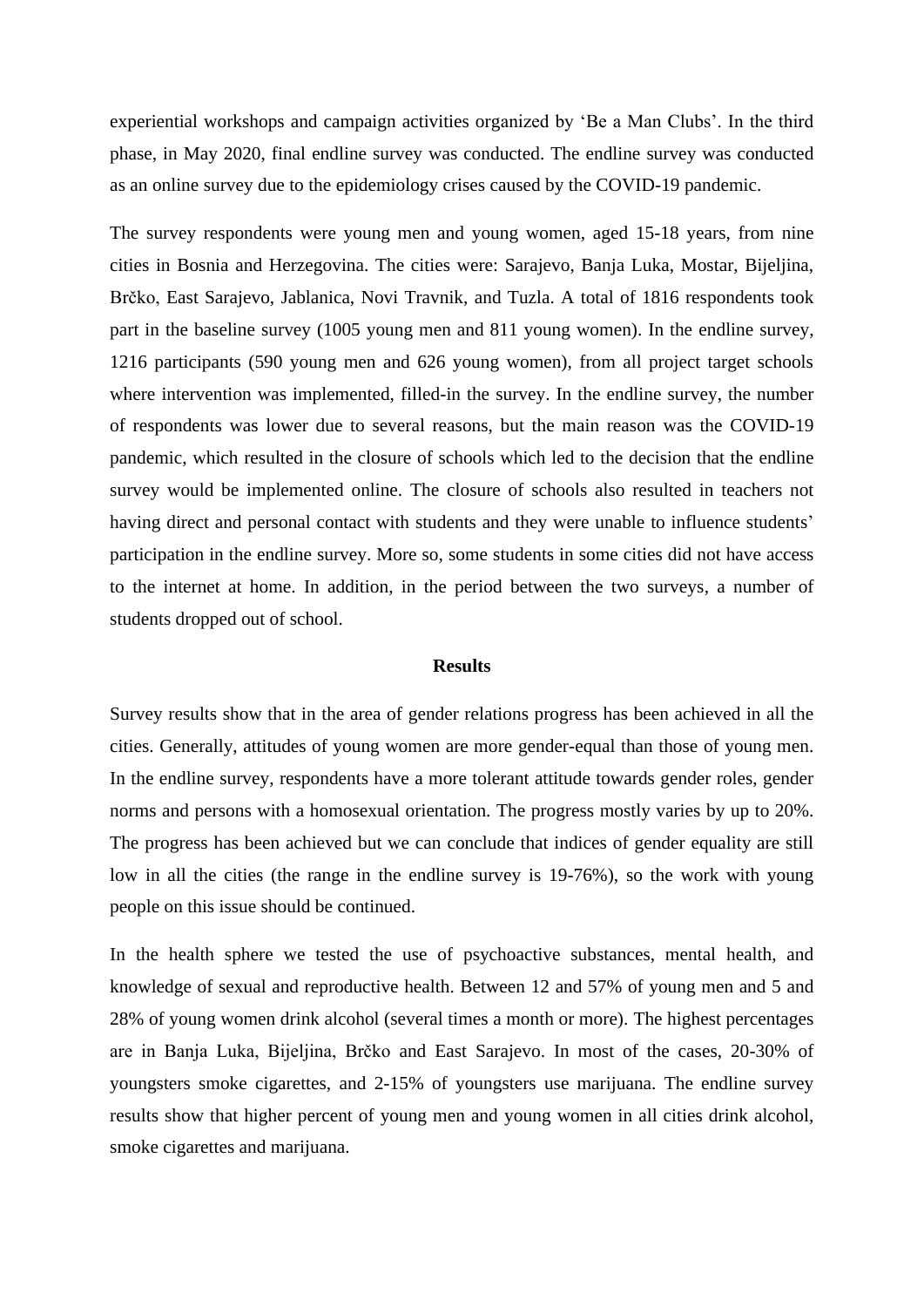In the statement on mental health, state of happiness (64-82% of young men and 63-86% of young women) dominates in the last month. Nervousness was the least present (11-33% of young men and 16-37% of young women). Significant differences between baseline and endline survey were not seen.

Knowledge of sexual and reproductive health in all cities (except Novi Travnik) varies from 21 to 71%. Knowledge in the endline survey is better than in the baseline survey. Results are usually better by 5-15%. These results undoubtedly indicate the positive impact and value of the implemented program. Among youngsters who had intercourse, the greater percentage was of those who used contraceptives (21-52% among young men; 4-20% among young women). Despite the improvement, it is still necessary to implement educational campaigns on the importance of contraception in the future.

A positive thing is that in the majority of cases perception of violence and forms of violence in the endline survey are more mature and deeper than in the baseline survey. In the endline survey, 16-38% of young men and 9-21% of young women participated in perpetrating verbal and psychological violence in the last three months. It is most evident with young men from Brčko and Tuzla. When we compare the baseline and endline survey, consistent differences were not seen.

In the endline survey physical violence was confirmed by 15-29% of young men and by 5- 14% of young women. In terms of young men, the lowest level of physical violence was seen in Novi Travnik (15.6%), and among young women in Jablanica (5.3%). The highest level is among young men in Tuzla and Sarajevo, and young women in Banja Luka. The physical violence in most of the cities is less expressed in the endline survey. Progress, in comparison to the baseline survey, is 8-25% of young men, and 5-20% of young women. Results show that other types of violence (group violence, cyber violence, gender-based violence, violence toward gay people, etc.) are also less present in the endline survey than in the baseline. The progress, in comparison to the baseline survey, in most of the cases, is 5-15%. Another positive thing is that in the endline survey greater percentage of youth would try to prevent violence that is happening in their surroundings and would not be passive.

When it comes to violence in a relationship, psychological violence is present among 5-19% of young men and young women, while physical violence is differently represented. It varies between 4 and 9% among young men, and 3-17% among young women (except Novi Travnik where it is higher). If we compare results between baseline and endline survey, a positive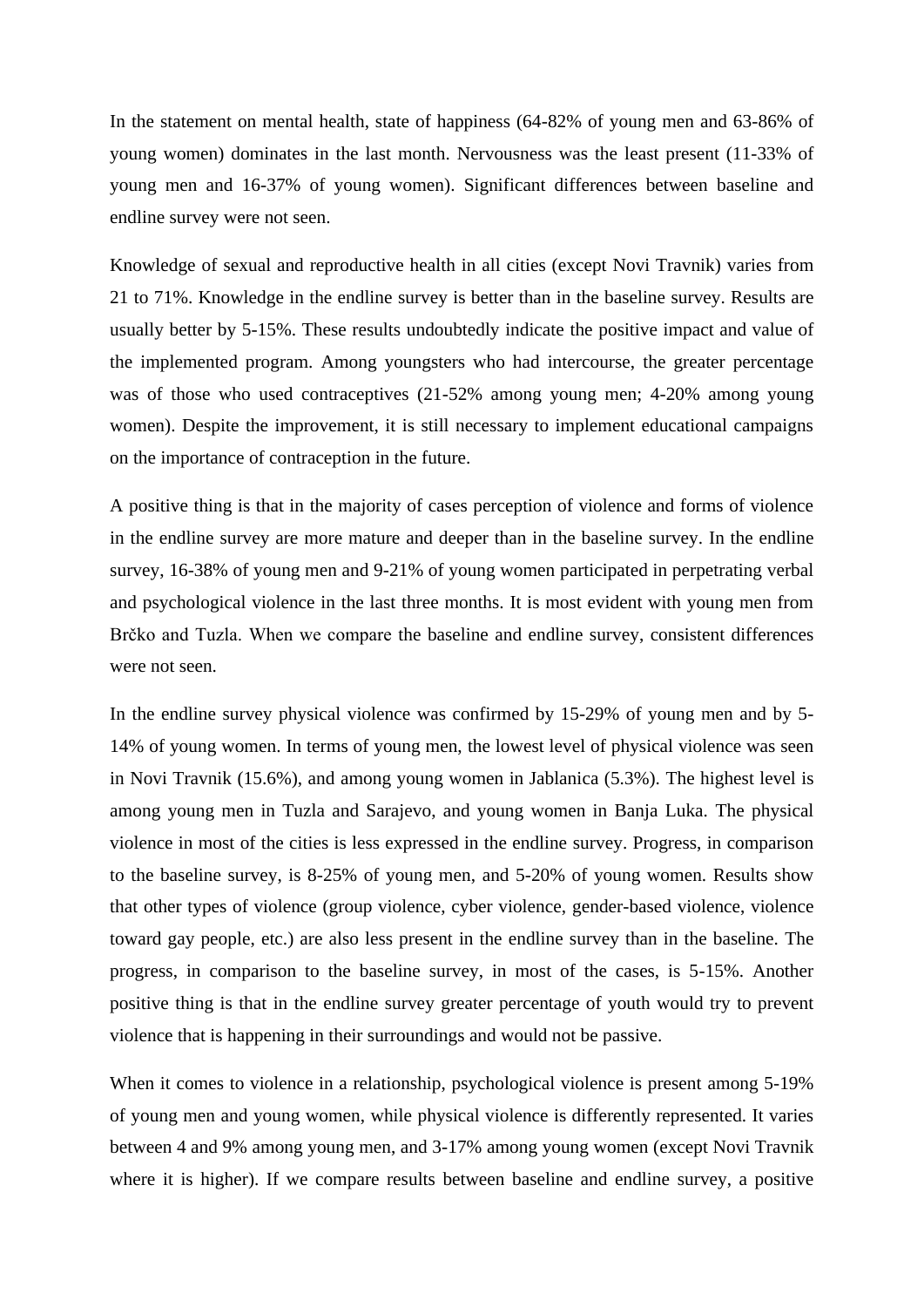thing is that in the majority of cases experience with psychological and physical violence in an intimate relationship is less present in the endline survey. Physical violence is particularly lower, usually lower by about 10%.

In the endline survey, the majority of young men and young women (52-91%) feel capable and ready to prevent possible violent behavior in an intimate relationship. In the endline survey, participants declared themselves more ready and empowered. On average, that percentage is higher by 5-15%.

In general, the majority of participants (40-60%) are satisfied with different aspects of the project. Respondents in almost all the cities highly valued communication and socializing, followed by the work of trainers, as well as methods used during the work. The majority of participants highly valued and showed satisfaction with the project as a whole. The greatest level of satisfaction was recorded in Tuzla, Bijeljina and Banja Luka.

#### **Conclusion**

In nine BiH cities baseline and endline survey have been conducted, through which we tried to test the effects of intervention program that aimed at developing healthy lifestyles among young men and young women.

In all the cities, the most significant progress has been achieved in the area of gender relations and knowledge about sexual and reproductive health. In the endline survey, perpetrated physical violence, group violence and gender-based violence decreased in most of the cities. Likewise, the majority of participants in all the cities aim to constructively act and resolve conflict if it appears. We have not found progress or consistent changes in the field of mental health. The only weaker result is related to the use of different psychoactive substances (alcohol, cigarettes and marijuana) which correlates to peer norms accompanying that period of growing up, as well as to some traditional and cultural norms in our area.

In general, the majority of participants are satisfied with different aspects of project activities. Participants in almost all the cities highly valued the work of the trainers and peer educators, communication and socializing, as well as methods used during the work.

We can conclude that the obtained evaluation results point out to the purposefulness of this program. Young men and young women in BiH express numerous personal and social problems, but it is obvious that the majority of those problems could be solved through